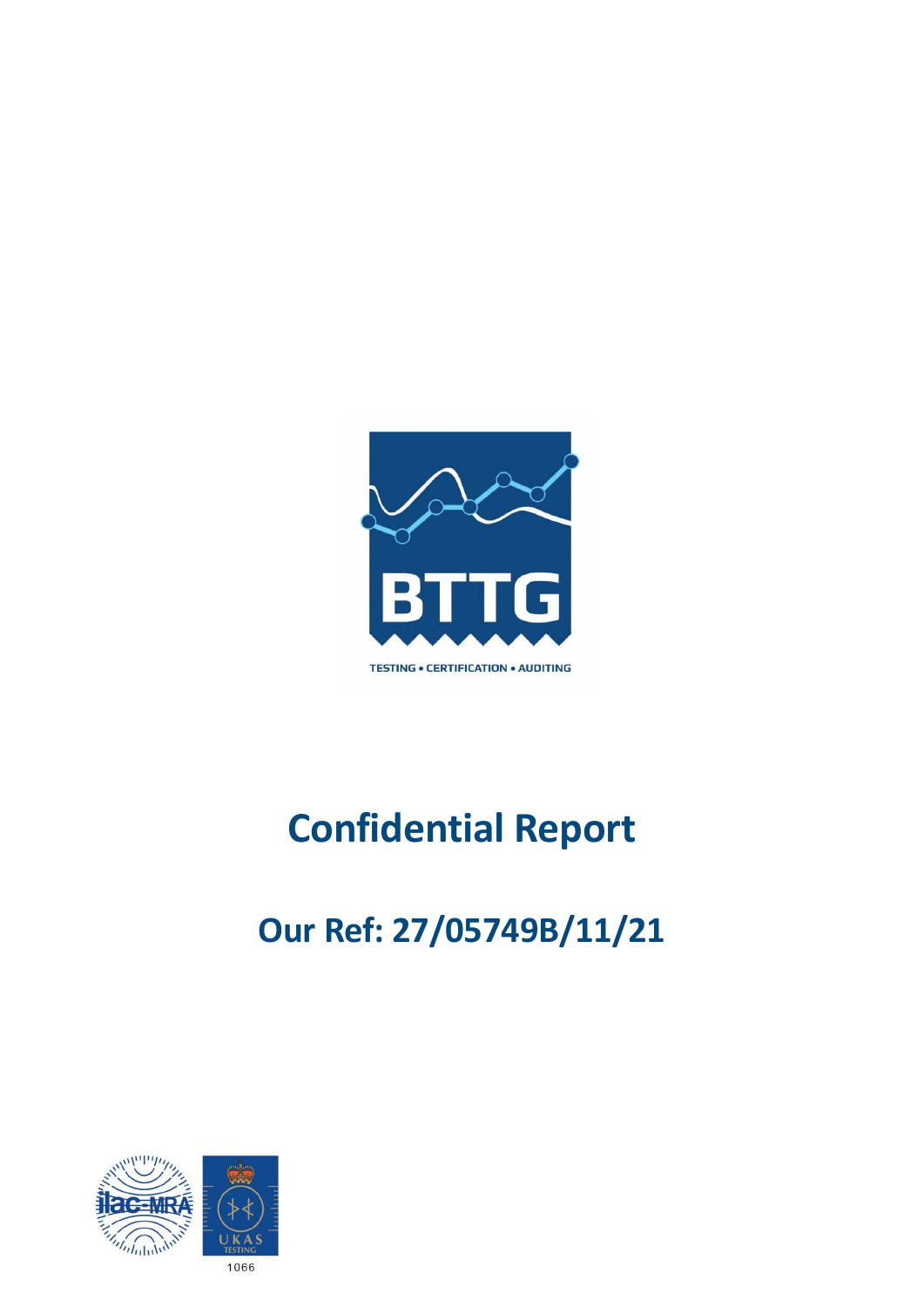

subcontracted test, UKAS accredited

\*\* subcontracted test, EN ISO/IEC 17025 accredited

not UKAS accredited

Note: This report relates only to the samples submitted and as described in the report.

Shirley® Technologies Limited. Registered Office: Wira House, West Park Ring Road, Leeds, LS16 6QL. A company registered in England & Wales with company number 04669651. VAT Number GB 816764800. BTTG™ and Shirley® are trade names of Shirley Technologies Ltd. The supply of all goods and services is subject to our standard terms of business, copies of which are available on request. Our laboratories are accredited to EN ISO/IEC 17025.

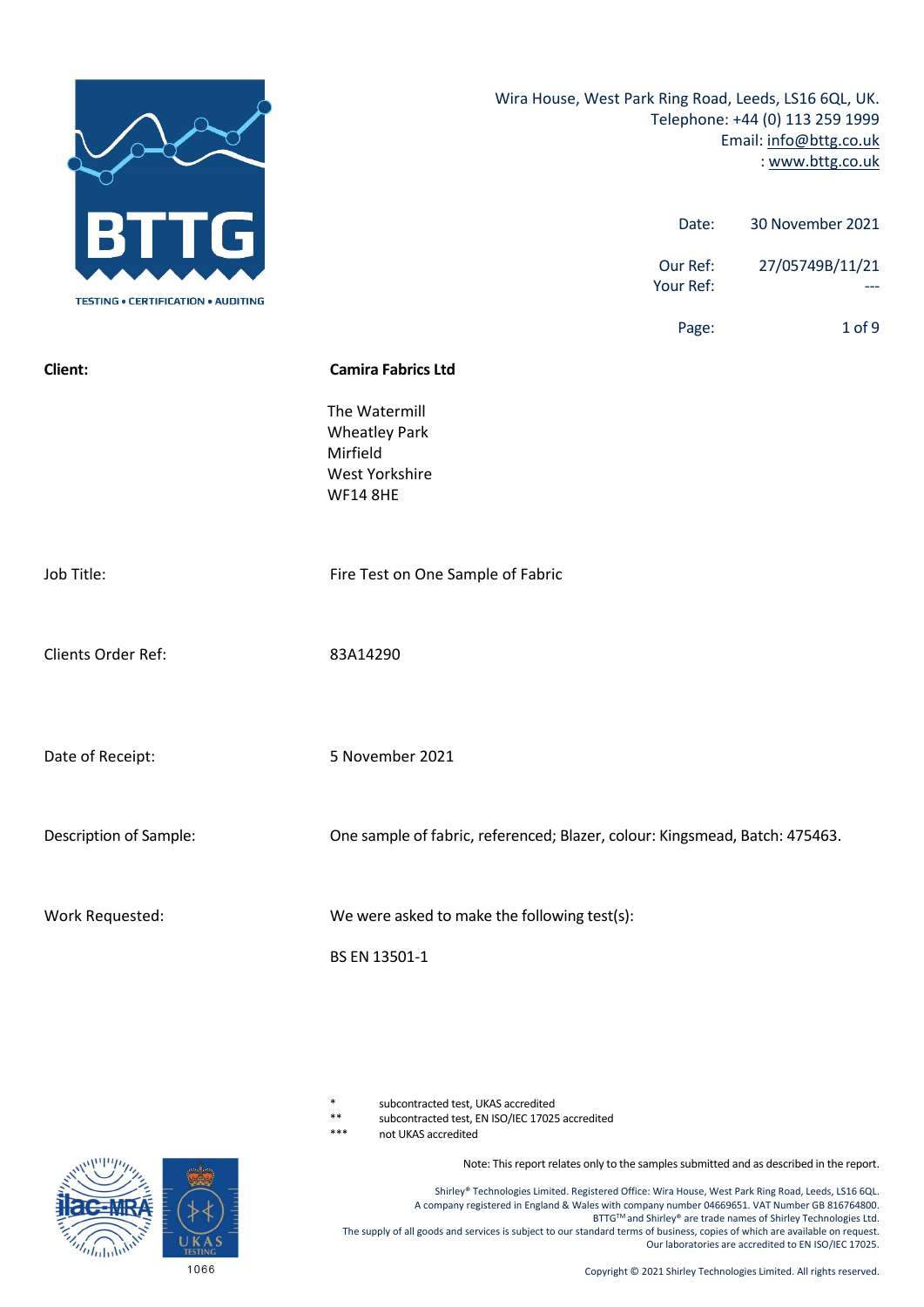

| 30 November 2021 | Date:                 |
|------------------|-----------------------|
| 27/05749B/11/21  | Our Ref:<br>Your Ref: |
| 2 of 9           | Page:                 |

# **FIRE TESTS ACCORDING TO BS EN ISO 11925‐2:2020 Reaction to fire tests – Ignitability of building products subjected to direct impingement of flame – Part 2 Single‐flame source test.**

**Date of Test: 24/11/21**

# **Conditioning**

Test specimens and filter paper conditioned as described in BS EN 13238:2010.

# **Procedure**

The sample was tested in accordance with BS EN ISO 11925‐2. The sponsor sampled the material and the specimens were cut to the dimensions stated.

Three length and three width specimens were prepared in accordance with the above standard. Specified filter paper was placed beneath the specimen holder and replaced between tests.

The specimens were mounted vertically in the specimen holder so that one end and both sides were enclosed with the exposed end 30mm from the end of the frame. The burner was inclined at an angle of 45º.

The flame height was set at 20 mm with the flame impinging on the specimen for 30 seconds on the centre line, 40 mm above the bottom edge .

A marker was placed 150 mm above the upper end of the burner and the time recorded when the flame tip reached the marker, if applicable. The following parameters were also recorded:‐

- 1. If ignition occurs
- 2. Presence of flaming debris, if applicable
- 3. Ignition of the filter paper, if applicable



Shirley® Technologies Limited. Registered Office: Wira House, West Park Ring Road, Leeds, LS16 6QL. A company registered in England & Wales with company number 04669651. VAT Number GB 816764800. BTTGTM and Shirley® are trade names of Shirley Technologies Ltd. The supply of all goods and services is subject to our standard terms of business, copies of which are available on request. Our laboratories are accredited to EN ISO/IEC 17025.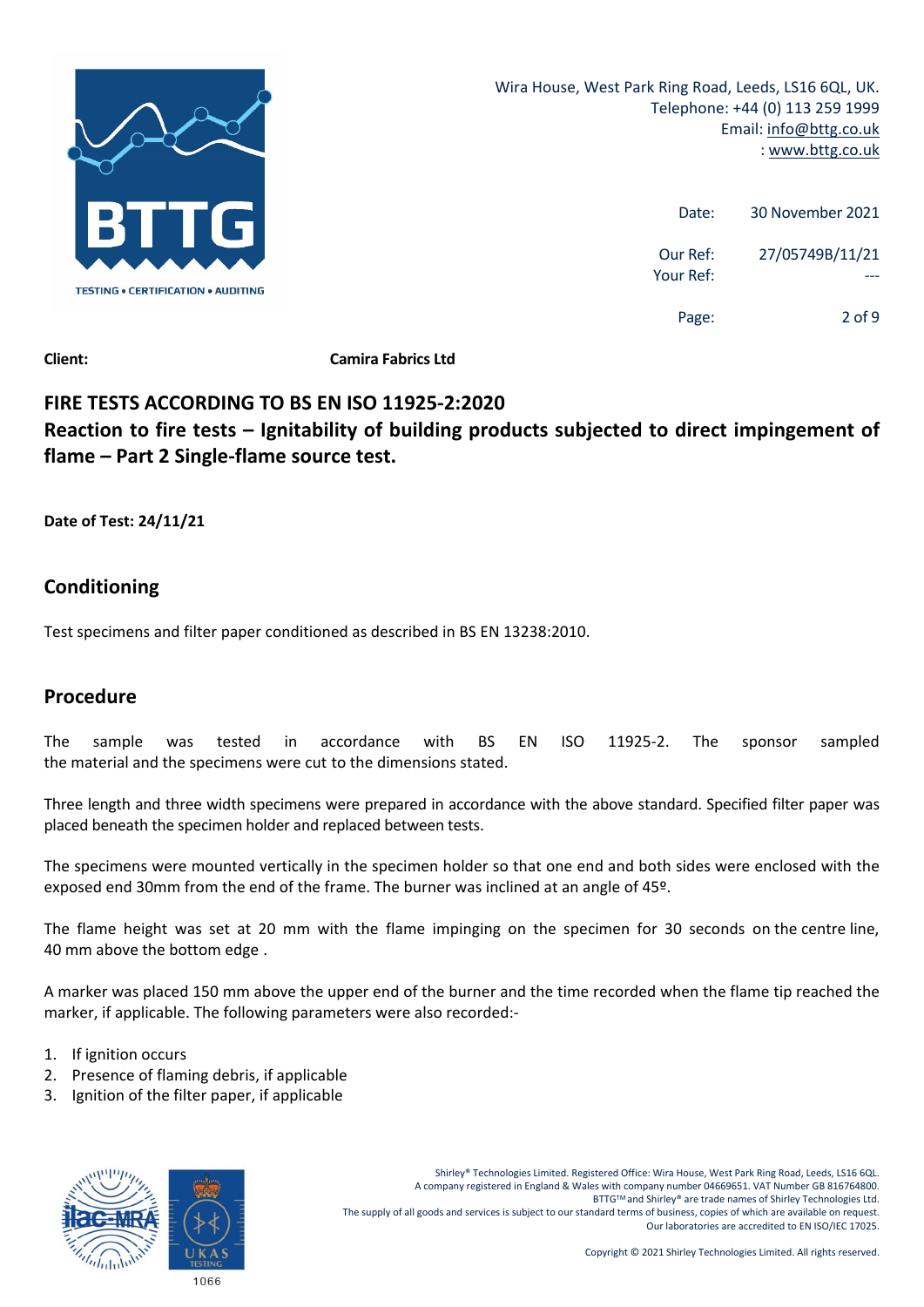

| 30 November 2021 | Date:                 |
|------------------|-----------------------|
| 27/05749B/11/21  | Our Ref:<br>Your Ref: |
| $3$ of 9         | Page:                 |

**Client: Camira Fabrics Ltd**

## **Duration of test**

For a flame application time of 30 seconds, the total test duration is 60 seconds after application of the flame.

# **Classification Criteria**

The samples were classified according to BS EN 13501‐1:2018 Fire classification of Construction Products and Building Elements: Part 1: Classification using Test Data from Reaction to Fire Tests.

For construction products excluding floorings to meet the performance criteria taken from Table 1:

| Classification | Classification Criteria (mean values) |
|----------------|---------------------------------------|
|                |                                       |
|                | $Fs \leq 150$ mm within 60 seconds    |
|                | <b>Fails Class E</b>                  |

| Classification | Classification criteria for flaming droplets |
|----------------|----------------------------------------------|
|                |                                              |
| <b>None</b>    | Pass = no ignition of paper                  |
| $d-2$          | Fail = Ignition of paper                     |

Shirley® Technologies Limited. Registered Office: Wira House, West Park Ring Road, Leeds, LS16 6QL. A company registered in England & Wales with company number 04669651. VAT Number GB 816764800. BTTG™ and Shirley® are trade names of Shirley Technologies Ltd. The supply of all goods and services is subject to our standard terms of business, copies of which are available on request. Our laboratories are accredited to EN ISO/IEC 17025.

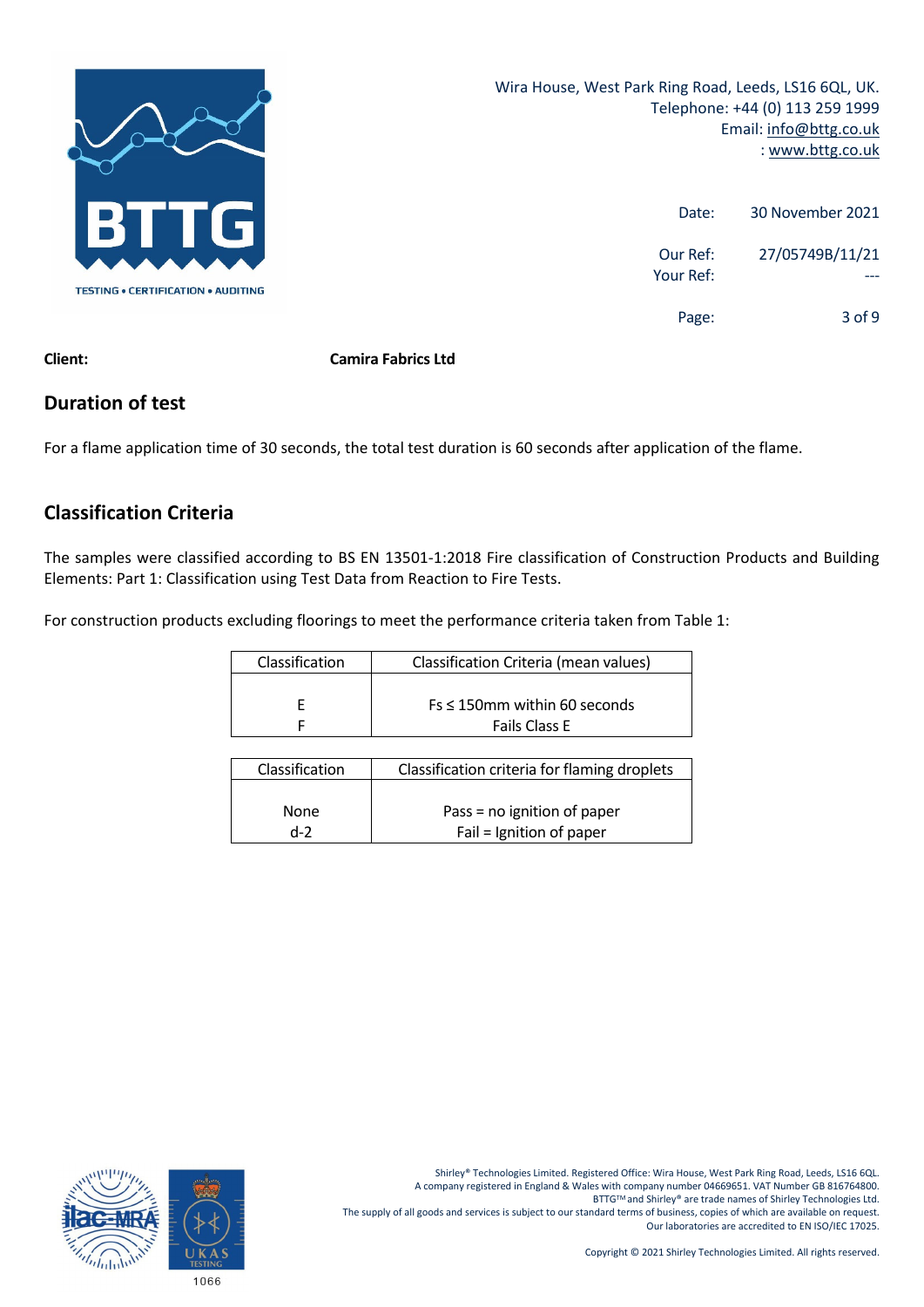

| 30 November 2021 | Date:                 |
|------------------|-----------------------|
| 27/05749B/11/21  | Our Ref:<br>Your Ref: |
| $4$ of 9         | Page:                 |

#### **Client: Camira Fabrics Ltd**

#### **Results**

The test results relate to the behaviour of the test specimens of a material under the particular conditions of the test; they are not intended to be the sole criterion for assessing the potential fire hazard of the material in use.

|                      |                |                         | Tip of flame reaches 150mm |                | Flaming droplets |                                            |
|----------------------|----------------|-------------------------|----------------------------|----------------|------------------|--------------------------------------------|
| Specimen             |                | Ignition<br>(Yes or No) | Yes or No                  | Time taken (s) | Yes or No        | Ignition of<br>Filter paper<br>(Yes or No) |
|                      | $\mathbf{1}$   | No                      | No                         | N/A            | No               | No.                                        |
| Machine<br>Direction | $\overline{2}$ | No                      | No                         | N/A            | No               | No.                                        |
|                      | 3              | No.                     | No                         | N/A            | No               | No                                         |
|                      |                |                         |                            |                |                  |                                            |
| Across               | 1              | No.                     | No                         | N/A            | No               | No                                         |
| Machine              | $\overline{2}$ | No.                     | <b>No</b>                  | N/A            | No               | No.                                        |
| Direction            | 3              | No.                     | No                         | N/A            | No               | No                                         |

### **Note**

Sample was tested as an essentially flat product, the specimens were tested adhered onto a 12mm calcium silicate board as defined in BS EN 13238:2010, using PVA adhesive. A surface exposure was carried out only.

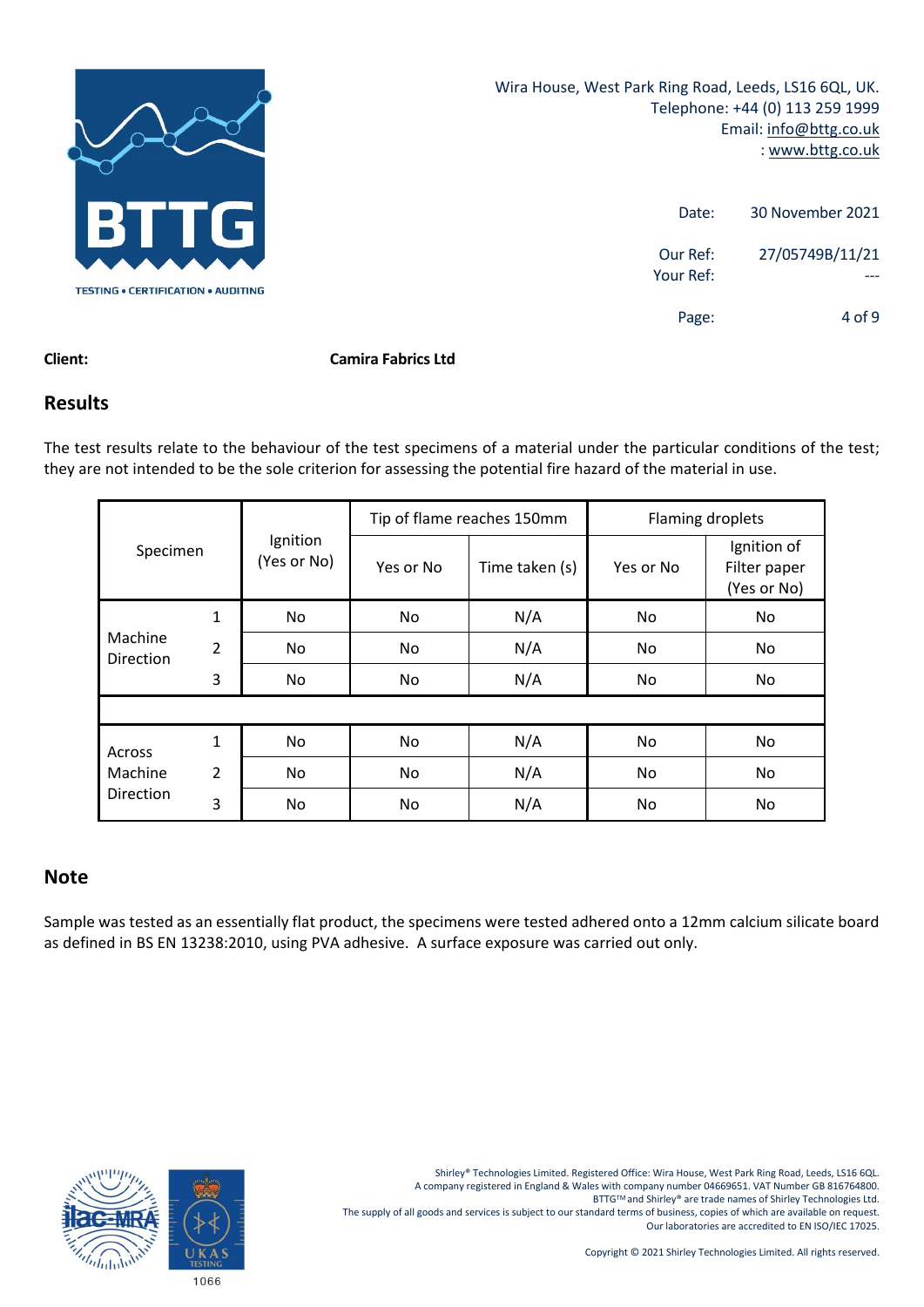

| 30 November 2021 | Date:                 |
|------------------|-----------------------|
| 27/05749B/11/21  | Our Ref:<br>Your Ref: |
| 5 of 9           | Page:                 |

# **FIRE TESTS ACCORDING TO BS EN 13823:2020 Reaction to fire tests for Building Products ‐ Building Products excluding floorings exposed to the thermal attack by a single burning item. Classified According to BS EN 13501‐1:2018**

**Date of Test: 25/11/21**

# **Conditioning**

The specimens were conditioned in accordance with BS EN 13238:2010.

# **Principle**

Test specimens, consisting of two vertical wings forming a right-angled corner, is exposed to the flames of a burner placed at the bottom of that corner. The flames are obtained by the combustion of propane gas, injected through a sandbox to give a heat output of 30.7±2.0kW.

The performance of the test specimen is evaluated over a period of 20 minutes. The performance requirements are: heat production, smoke production, lateral flame spread and falling flaming droplets and particles.

The heat production is measured by use of oxygen calorimeter that uses the principle that the amount of oxygen consumed in a fire is proportional to the amount of heat produced. The smoke production is measured by use of a light attenuation instrument installed in the exhaust duct alongside the sampling equipment used to measure the heat release. Visual observations are made of the horizontal flame spread and falling of flaming droplets and particles.



Shirley® Technologies Limited. Registered Office: Wira House, West Park Ring Road, Leeds, LS16 6QL. A company registered in England & Wales with company number 04669651. VAT Number GB 816764800. BTTGTM and Shirley® are trade names of Shirley Technologies Ltd. The supply of all goods and services is subject to our standard terms of business, copies of which are available on request. Our laboratories are accredited to EN ISO/IEC 17025.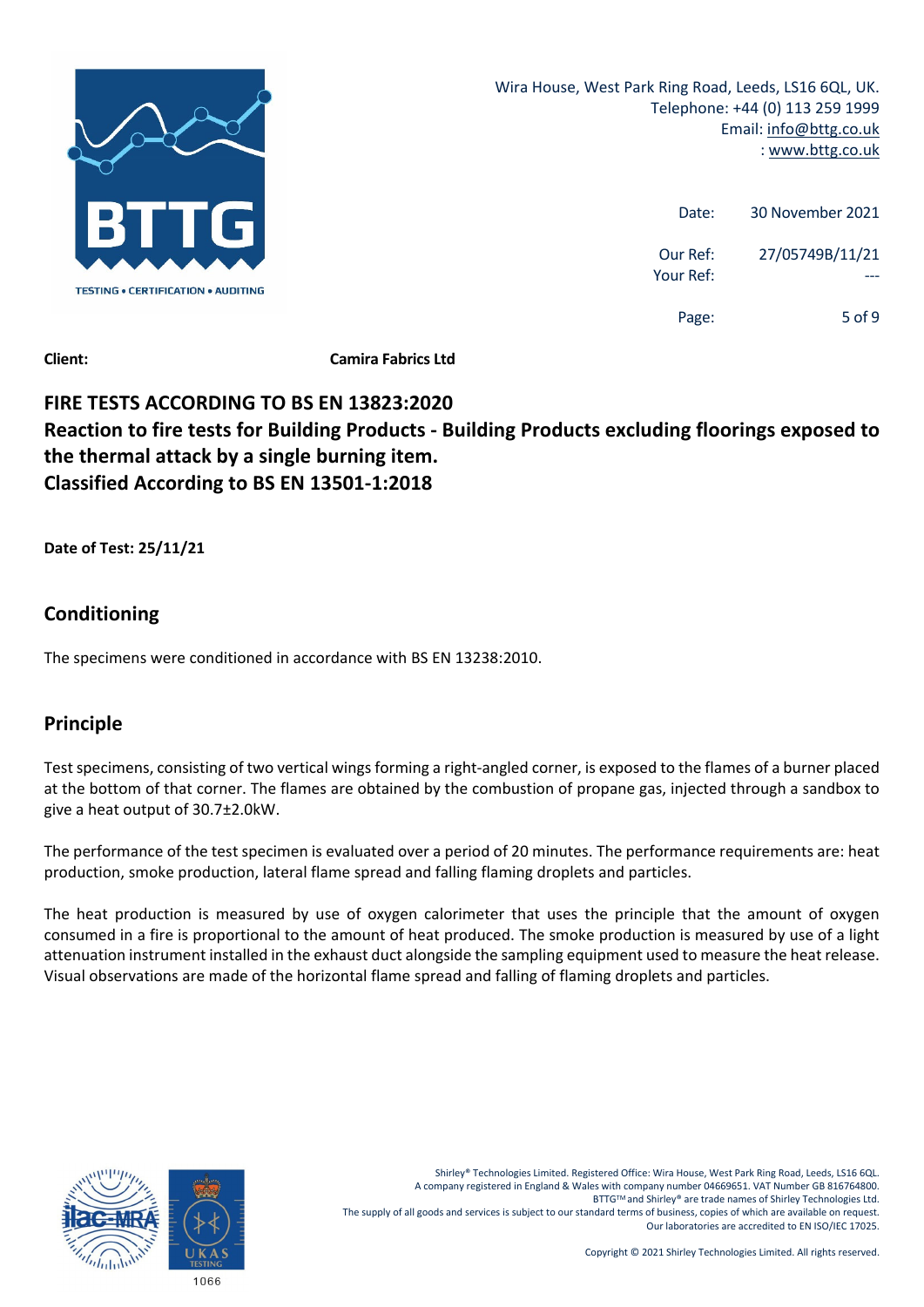

| 30 November 2021 | Date:                 |
|------------------|-----------------------|
| 27/05749B/11/21  | Our Ref:<br>Your Ref: |
| 6 of 9           | Page:                 |

#### **Client: Camira Fabrics Ltd**

#### **Procedure**

The test was carried out in accordance with BS EN 13823:2020.

Each specimen was tested adhered onto a 12mm calcium silicate board as defined in BS EN 13238:2010 , using PVA adhesive.

Each specimen was placed in the trolley as per the instructions given and placed underneath the hood in the testing chamber. The volume flow of the exhaust was set to 0.60±0.05  $m^3/s$  and maintained at this throughout the test period.

The temperatures in the exhaust hood and the ambient temperature should be within 4°C with the ambient temperature being within 20±10°C. The other pre-test conditions of ambient pressure and ambient relative humidity were also recorded.

The recording of baseline data is started at 0 s. At 120 s the auxiliary burner is ignited and the propane mass flow adjusted to the specified flow before 150 s, this flow to be kept constant throughout the test.

With the pre-test conditions met, the propane supply is switched from the auxiliary burner to the main burner at 300 s.

The burning behaviour of the specimen was recorded both automatically and visually over a period of 1,260 s from when the main burner was ignited.

At 1560 s the gas supply was terminated along with the automatic recording of the data. The conditions at the end of the test were recorded at least one minute after any remaining combustion has been totally extinguished.

The individual pre‐test and baseline conditions, apparatus specifications, test validity criteria, burner details was found to be within specified parameters. The graphs of HRR, HRR(30), THR, FIGRA, SPR, SPR(60), TSP and SMOGRA are found below with the results and classification.

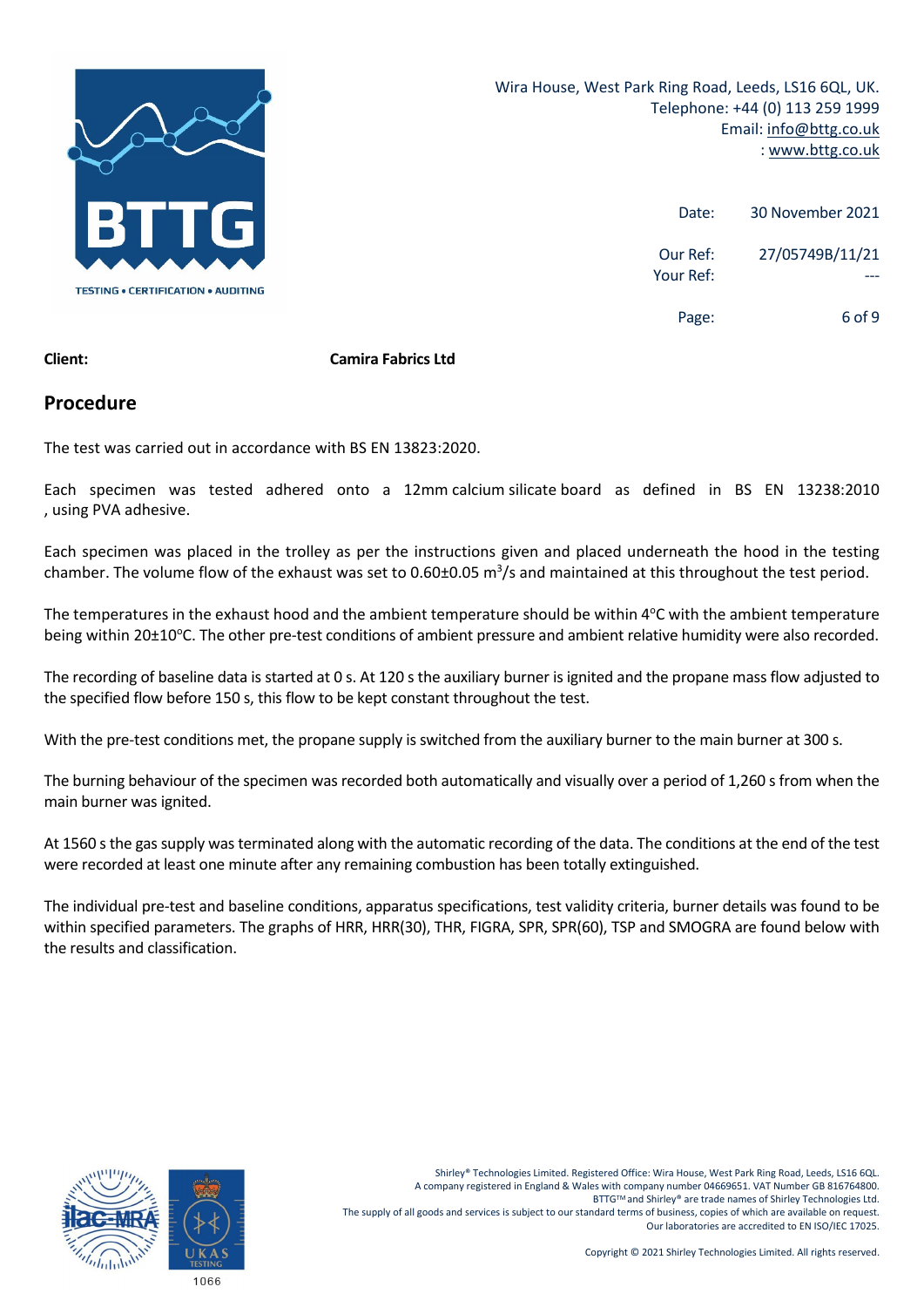

| 30 November 2021 | Date:                 |
|------------------|-----------------------|
| 27/05749B/11/21  | Our Ref:<br>Your Ref: |
| 7 of 9           | Page:                 |

### **Classification Criteria**

The samples were classified according to BS EN 13501:2018 Fire classification of Construction Products and Building Elements: Part 1: Classification using Test Data from Reaction to Fire Tests.

For construction products excluding floorings the classes are:

| <b>Classification</b> | Classification Criteria (mean values) |                                                          |                |                |  |
|-----------------------|---------------------------------------|----------------------------------------------------------|----------------|----------------|--|
|                       | FIGRA <sub>0.2MJ</sub> (W/s)          | FIGRA <sub>0.4MJ</sub> (W/s)<br>$THR_{600s}$ (MJ)<br>LFS |                |                |  |
| А2                    | $\leq 120$                            | N/A<br>Edge of specimen                                  |                | $\leq 7.5$     |  |
| В                     | $\leq 120$                            | Edge of specimen<br>N/A                                  |                | $\leq 7.5$     |  |
|                       | N/A                                   | Edge of specimen<br>$\leq$ 250                           |                | $\leq 15$      |  |
| D                     | N/A                                   | ≤750                                                     | No requirement | No requirement |  |

To meet classification A2 the sample also has to meet the requirements of either BS EN ISO 1182:2020 or BS EN ISO 1716:2020.

To meet classification B, C and D the sample also has to meet the requirements of BS EN ISO 11925‐2:2020.

Additional Classifications ‐ Smoke and Flaming droplets/particles

| Classification | Classification Criteria (mean values)           |                                                  |  |
|----------------|-------------------------------------------------|--------------------------------------------------|--|
|                | SMOGRA $(m^2/s^2)$                              | $TSP600s$ (m <sup>2</sup> )                      |  |
| s1             | $\leq 30$                                       | $\leq 50$                                        |  |
| s2             | ≤180                                            | $≤200$                                           |  |
| s3             | Not s1 or s2                                    | Not s1 or s2                                     |  |
|                |                                                 |                                                  |  |
| d0             |                                                 | No flaming droplets/particles within 600 seconds |  |
| d1             | No flaming droplets/particles persisting longer |                                                  |  |
|                | than 10 seconds within 600 seconds              |                                                  |  |
| d2             | Not d0 or d1                                    |                                                  |  |

BTTG™ and Shirley® are trade names of Shirley Technologies Ltd.

The supply of all goods and services is subject to our standard terms of business, copies of which are available on request. Our laboratories are accredited to EN ISO/IEC 17025.

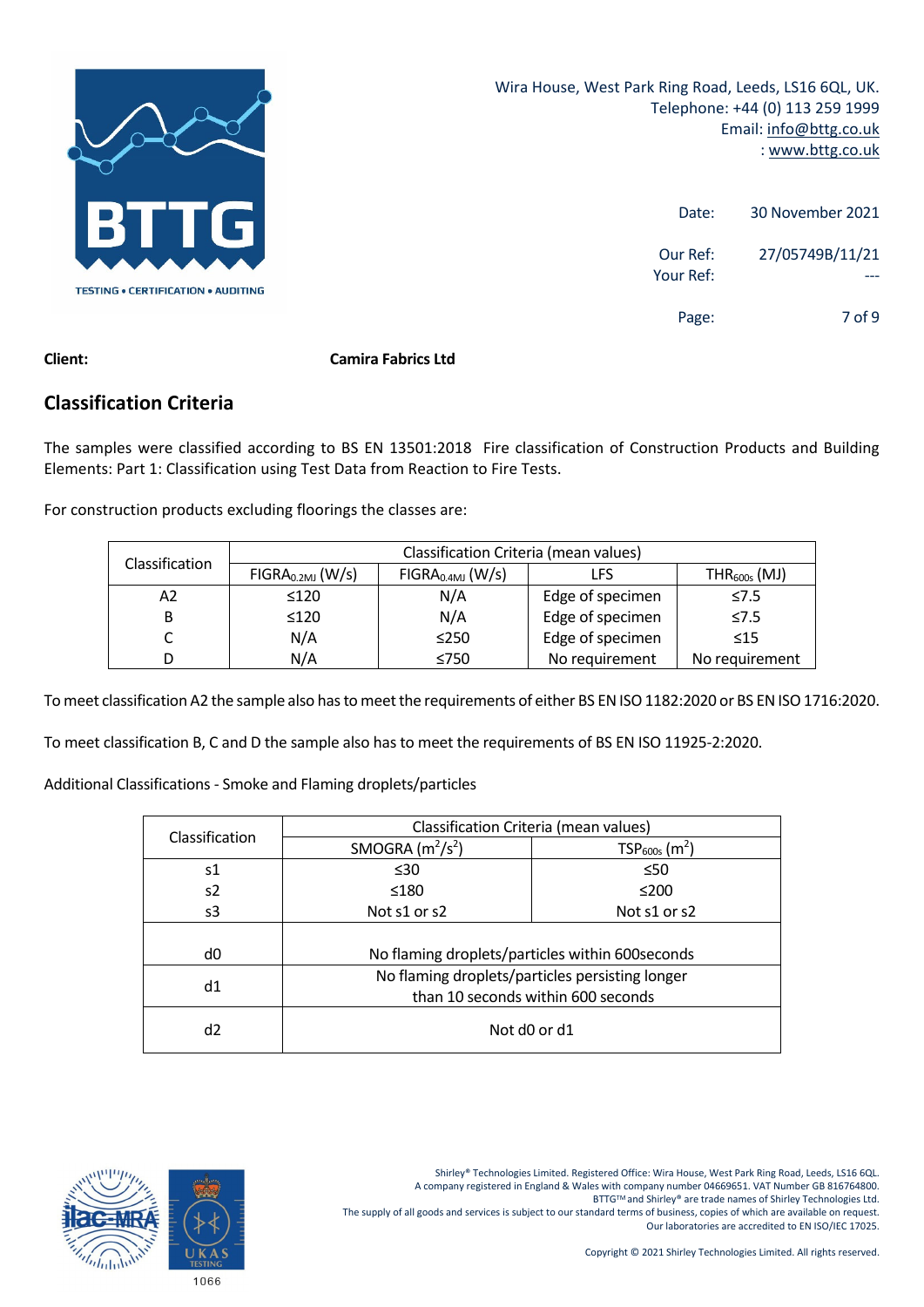

| 30 November 2021              | Date:                 |
|-------------------------------|-----------------------|
| 27/05749B/11/21               | Our Ref:<br>Your Ref: |
| 8 <sub>0</sub> f <sub>9</sub> | Page:                 |

#### **Client: Camira Fabrics Ltd**

#### **Results**

| <b>Classification criteria</b>      | <b>Specimen</b> |       |          |       |              |
|-------------------------------------|-----------------|-------|----------|-------|--------------|
|                                     |                 | 2     | 3        | Mean  | <b>Class</b> |
| FIGRA <sub>0.2MJ</sub> (W/s)        | 277.6           | 102.8 | 226.0    | 202.1 |              |
| FIGRA <sub>0.4MJ</sub> (W/s)        | 145.6           | 7.6   | 88.7     | 80.6  |              |
| $THR600s$ (MJ)                      | 1.5             | 1.2   | 2.0      | 1.6   | C            |
| LFS to edge (yes or no)             | No.             | No    | No.      | No    |              |
| SMOGRA $(m2/s2)$                    | $\Omega$        | 0     | $\Omega$ | 0     |              |
| $TSP600s$ (m <sup>2</sup> )         | 32.7            | 19.0  | 29.5     | 27.1  | s1           |
| FDP flaming $\leq 10$ s (yes or no) | No.             | No    | No.      | No    | d0           |
| FDP flaming $>$ 10 s (yes or no)    | No.             | No    | No       | No    |              |

#### **Note**

The test results relate to the behaviour of the test specimen of a product under the particular conditions of the test; they are not intended to be the sole criteria for assessing the potential fire hazard of the product in use.

#### **Comment**

The results meet the requirements of a Class C, s1, d0**,** as specified in BS EN 13501‐1:2007+A1:2009.

An estimation of uncertainty of measurement has been taken into account when making a judgment to any pass/fail criteria. Under our Policy we have used a non‐binary decision rule.

See our Decision rules Policy (http://www.bttg.co.uk/decision-rules-policy) for further information.

| Reported by:.      | A Shute, Senior Lab Technician |
|--------------------|--------------------------------|
|                    |                                |
| Countersigned by:. | P Doherty, Manager             |

Enquiries concerning this report should be addressed to Customer Services.



Shirley® Technologies Limited. Registered Office: Wira House, West Park Ring Road, Leeds, LS16 6QL. A company registered in England & Wales with company number 04669651. VAT Number GB 816764800. BTTGTM and Shirley® are trade names of Shirley Technologies Ltd. The supply of all goods and services is subject to our standard terms of business, copies of which are available on request. Our laboratories are accredited to EN ISO/IEC 17025.